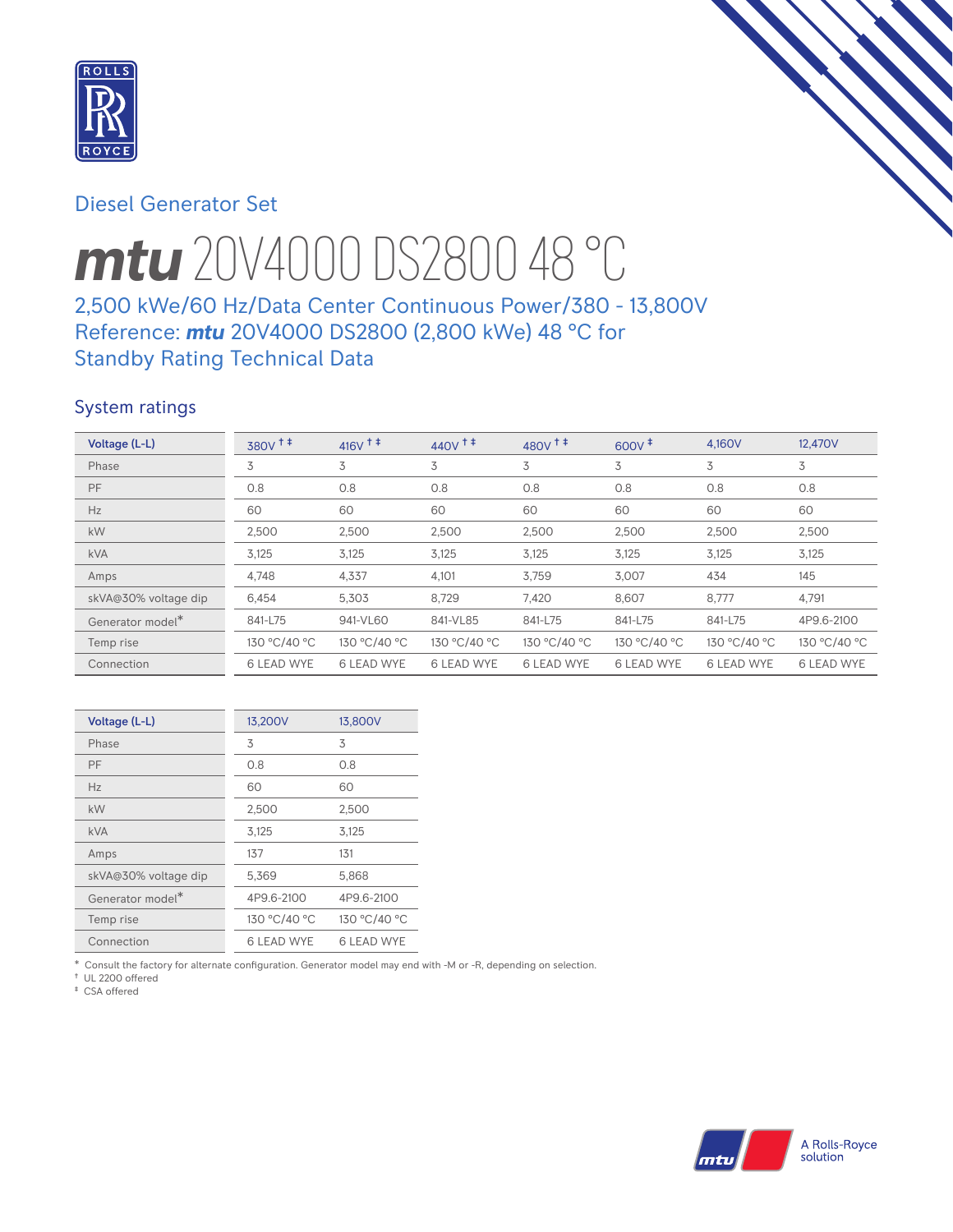# Certifications and standards

#### — Emissions

- EPA Tier 2 certified
- South Coast Air Quality Management District (SCAQMD)
- Generator set is designed and manufactured in facilities certified to standards ISO 9001:2008 and ISO 14001:2004
- Seismic certification optional
	- 2018 IBC certification
	- HCAI pre-approval
- UL 2200 optional (refer to *System ratings* for availability)
- CSA optional (refer to *System ratings* for availability)
	- CSA C22.2 No. 100
	- CSA C22.2 No. 14

## Standard features \*

- Single source supplier
- Global product support
- Two (2) Year/3,000 Hour Basic Limited Warranty
- 20V4000 diesel engine
	- 95.4 liter displacement
	- Common rail fuel injection
	- 4-cycle
- Complete range of accessories
- Cooling system
	- Integral set-mounted
	- Engine-driven fan

# Standard equipment \*

### Engine

- Air cleaners
- Oil pump
- Oil drain extension and shut-off valve
- Centrifugal oil filtration
- Closed crankcase ventilation
- Jacket water pump
- Inter cooler water pump
- Thermostats
- Blower fan and fan drive
- Radiator unit mounted
- Electric starting motor 24V
- Governor electronic Isochronous
- Base structural steel
- SAE flywheel and bell housing
- Charging alternator 24V
- Battery box and cables
- Bulkhead fuel connectors
- Flexible exhaust connection
- EPA certified engine

## Generator

- NEMA MG1, IEEE, and ANSI standards compliance for temperature rise and motor starting
- Sustained short circuit current of up to 300% of the rated current for up to 10 seconds
- Self-ventilated and drip-proof
- Superior voltage waveform
- Performance Assurance Certification (PAC)
	- Generator set tested to ISO 8528-5 for transient response
	- Verified product design, quality, and performance integrity
	- All engine systems are prototype and factory tested
- Power rating
	- Data Center Continuous Power (DCCP) rating is optimized for data center applications
	- Uptime Institute compliant for Tier III and IV data centers
	- No runtime limitation
	- 100% load factor
	- 10% overload available
	- Accepts rated load in one step per NFPA 110
- Generator
	- Brushless, rotating field generator
	- 2/3 pitch windings
	- Permanent Magnet Generator (PMG) supply to regulator
	- 300% short circuit capability
- Digital control panel(s)
	- UL recognized, CSA certified, NFPA 110
	- Complete system metering
	- LCD display
- Digital, solid state, volts-per-hertz regulator
- Brushless alternator with brushless pilot exciter
- 4 pole, rotating field
- 2-bearing, sealed
- Flexible coupling
- Full amortisseur windings
- 125% rotor balancing
- 3-phase voltage sensing
- $\pm$  0.25% voltage regulation no load to full load
- 100% of rated load one step
- 5% maximum total harmonic distortion

#### Digital control panel(s)

- Digital metering
- Engine parameters
- Generator protection functions
- Engine protection
- CANBus ECU communications
- Windows®-based software
- Multilingual capability
- Communications to remote annunciator
- Programmable input and output contacts
- UL recognized, CSA certified, CE approved
- Event recording
- IP 54 front panel rating with integrated gasket
- NFPA 110 compatible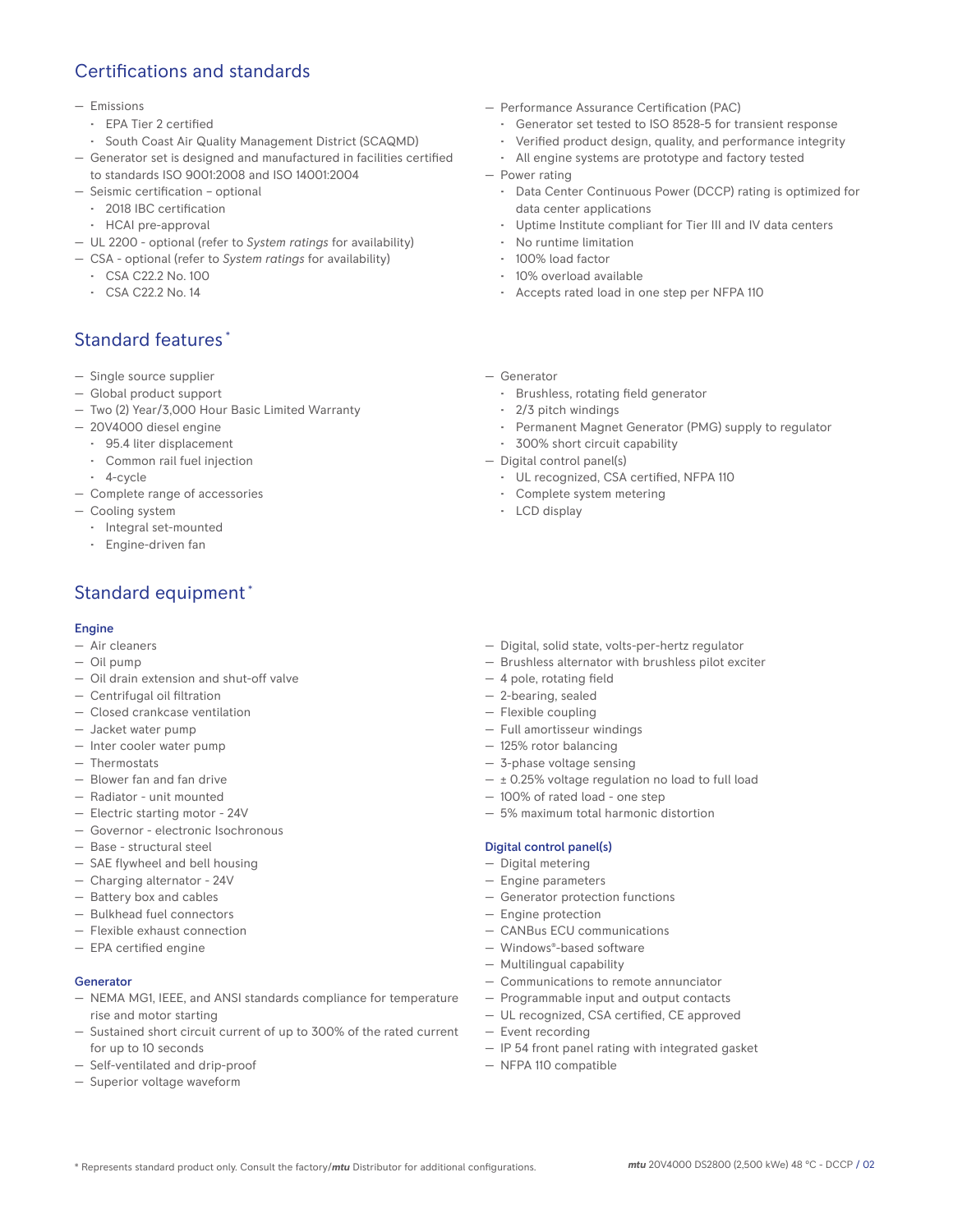# Application data

## Engine

| Manufacturer                         | mtu                           |
|--------------------------------------|-------------------------------|
| Model                                | 20V4000G24S                   |
| Type                                 | 4-cycle                       |
| Arrangement                          | $20-V$                        |
| Displacement: $L$ (in <sup>3</sup> ) | 95.4 (5,822)                  |
| Bore: cm (in)                        | 17 (6.69)                     |
| Stroke: cm (in)                      | 21(8.27)                      |
| Compression ratio                    | 16.4:1                        |
| Rated rpm                            | 1.800                         |
| Engine governor                      | electronic isochronous (ADEC) |
| Maximum power: kWm (bhp)             | 2.740 (3.674)                 |
| Steady state frequency band          | ± 0.25%                       |
| Air cleaner                          | dry                           |
|                                      |                               |

## Liquid capacity

| Total oil system: L (gal)             | 390 (103)  |
|---------------------------------------|------------|
| Engine jacket water capacity: L (gal) | 205 (54.2) |
| After cooler water capacity: L (gal)  | 50 (13.2)  |
| System coolant capacity: L (gal)      | 860 (227)  |
|                                       |            |

## Electrical

| Electric volts DC                                            | 24    |
|--------------------------------------------------------------|-------|
| Cold cranking amps under -17.8 $^{\circ}$ C (O $^{\circ}$ F) | 4.200 |
| Batteries: group size                                        | 8D    |
| Batteries: quantity                                          |       |

## Fuel system

| Fuel supply connection size          | $-16$ JIC 37 $\degree$ female |
|--------------------------------------|-------------------------------|
|                                      | 1" NPT adapter provided       |
| Fuel return connection size          | $-16$ JIC 37 $\degree$ female |
|                                      | 1" NPT adapter provided       |
| Maximum fuel lift - cranking: m (ft) | $1(3.3)*$                     |
| Maximum fuel lift - running: m (ft)  | 3.1(10)                       |
| Recommended fuel                     | diesel #2                     |
| Total fuel flow: L/hr (gal/hr)       | 1,620 (428)                   |

\* Fuel lift pump for cranking increases lift to: m (ft) 3.1 (10)

### Fuel consumption

| At 100% of power rating: L/hr (gal/hr)                                              | 647 (171)       |
|-------------------------------------------------------------------------------------|-----------------|
| At 75% of power rating: L/hr (gal/hr)                                               | 511 (135)       |
| At 50% of power rating: L/hr (gal/hr)                                               | 367 (97)        |
| Cooling - radiator system                                                           |                 |
| Ambient capacity of radiator: °C (°F)<br>Maximum restriction of cooling air: intake | 48 (110)        |
| and discharge side of radiator: kPa (in. H <sub>2</sub> 0)                          | 0.12(0.5)       |
| Water pump capacity: L/min (gpm)                                                    | 1,567(414)      |
| After cooler pump capacity: L/min (gpm)                                             | 567 (150)       |
| Heat rejection to coolant: kW (BTUM)                                                | 970 (55,162)    |
| Heat rejection to after cooler: kW (BTUM)                                           | 670 (38,102)    |
| Heat radiated to ambient: kW (BTUM)                                                 | 233 (13,244)    |
| Fan power: kW (hp)                                                                  | 60.6 (81.3)     |
| Air requirements                                                                    |                 |
| Aspirating: *m <sup>3</sup> /min (SCFM)                                             | 240 (8,476)     |
| Air flow required for radiator                                                      |                 |
| cooled unit: *m <sup>3</sup> /min (SCFM)                                            | 3,082 (108,843) |
| Remote cooled applications; air flow required for                                   |                 |
| dissipation of radiated generator set heat for a                                    |                 |
| maximum of 25 °F rise: *m <sup>3</sup> /min (SCFM)                                  | 845 (29,843)    |
| * Air density = 1.184 kg/m <sup>3</sup> (0.0739 lbm/ft <sup>3</sup> )               |                 |
| <b>Exhaust system</b>                                                               |                 |
| Gas temperature (stack): °C (°F)                                                    | 465 (869)       |
| Gas volume at stack temperature: m <sup>3</sup> /min (CFM)                          | 576 (20,341)    |

| Gas volume at stack temperature. In Jimii (CFM) | 370 (ZU,341) |
|-------------------------------------------------|--------------|
| Maximum allowable back pressure at              |              |
| outlet of engine, before piping: kPa (in. H.O)  | 8.5(34.1)    |